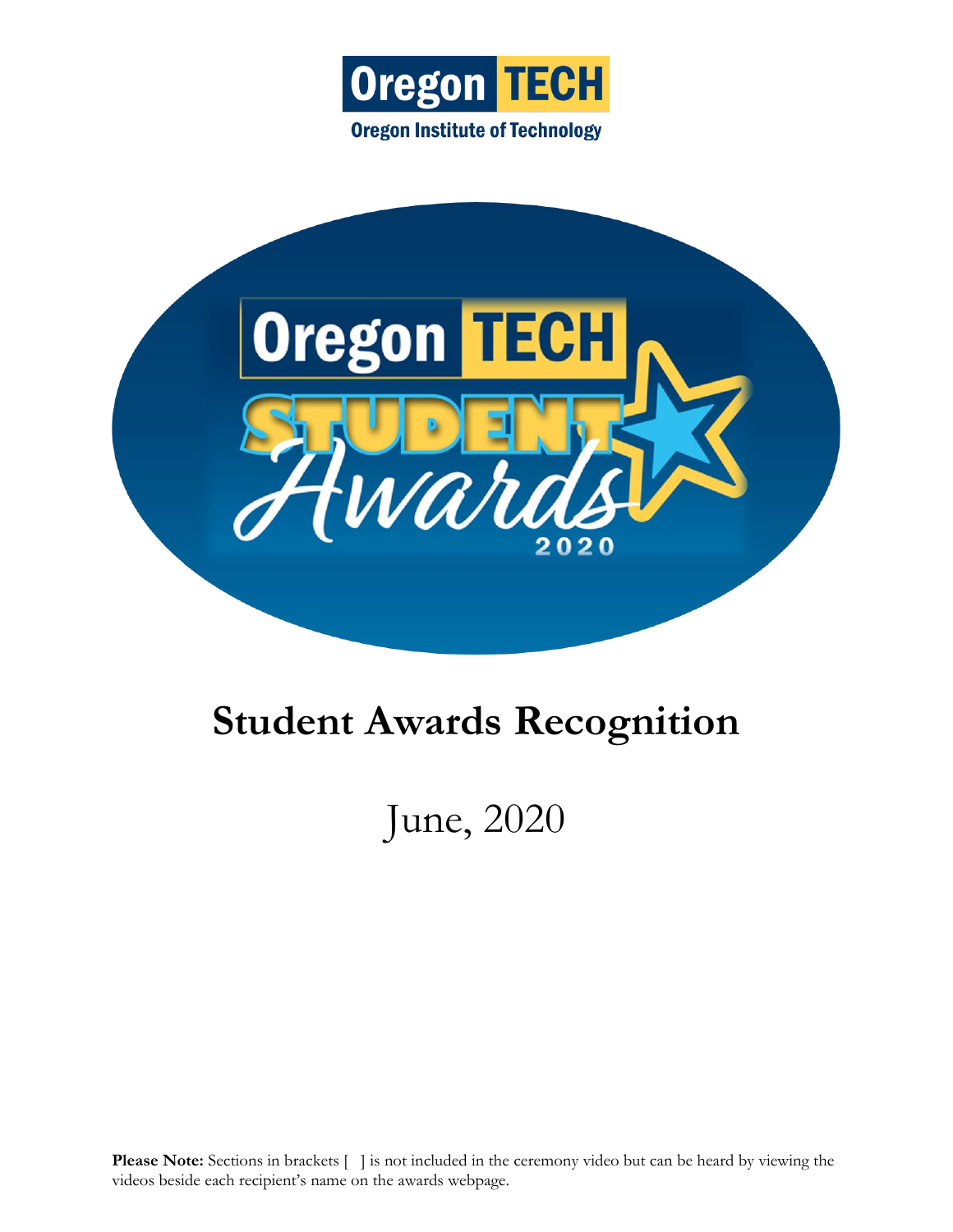

# **Oregon Institute of Technology**

Hello everyone! Thank you for joining us for the first-ever virtual Student Awards Ceremony! This is truly a one of a kind event designed to honor our 2020 Student Award Winners and all of the incredible things that they have done at Oregon Tech and in our communities. This celebration would not be possible without the outpouring of nominations and letters of support that came from faculty, staff, fellow students, and community members alike. The Student Awards Commission would love your help in congratulating these excellent students so please share and send along your support through whatever means you'd prefer. Alright, let's get celebrating!

In Oregon Tech tradition, Dr. Erin Foley is here to lead us in congratulating all of the award nominees and recipients. Please join me in welcoming your Vice President of Student Affairs, Dr. Foley!

## **Dr. Foley:**

Hello and thank you for joining us in celebrating the 2020 Student Awards! I hope you are ready to recognize some of Oregon Tech's best and brightest students. First, please join me in acknowledging the student award nominees.

Hiram M. Hunt Award Outstanding Community Service Award Outstanding Non-Traditional Student Award Owens Citizenship Award Most Dedicated Student Award Student Achievement Award Outstanding Student Veteran Oregon Tech Pride Award

Congratulations to all of you!

Student Awards recipients will receive a personally engraved plaque and their names listed on the perpetual plaques, which are kept in the Student Affairs Office. As we congratulate each recipient, you'll see video clips from the Oregon Tech community. The full videos are available on the 2020 Student Awards webpage. When you're there, you can also check out information on the creation and history of each award.

## **Dr. Foley:**

Our first student award is the Hiram M. Hunt Award which recognizes an undergraduate student project which makes a significant contribution to the field. Congratulations to the Strix Engineering team including Brandon Foose, Bryson Lemapu and Noah Cayson who all graduate this year with a Bachelor of Science in Mechanical Engineering.

## **Dr. Franny Howes**

Hello! My name is Franny House. I'm a professor in the Communication Department and I nominated Strix Engineering for the Hiram M. Hunt Award, namely Brandon Foose, Bryson Lemapu, and Noah Cayson for their work on developing an aerospike nozzle. Now I'm no rocket scientist. I'm a technical writer.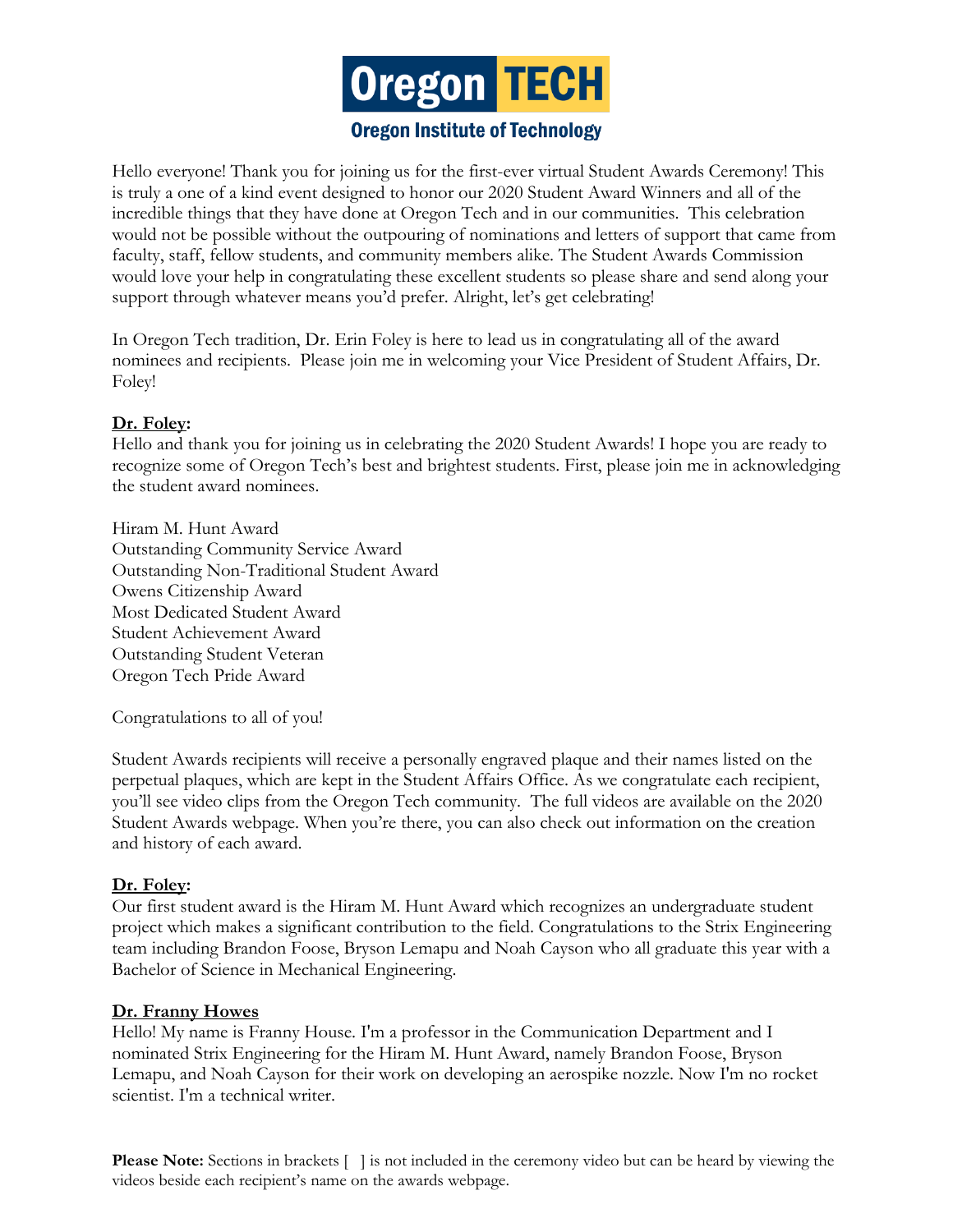

But seeing the diligent work that these students put into their project impressed me and got my attention. And while I worked most closely with Noah, who was my student on materials related to this project, I wanted to nominate them to recognize their innovative work. Working on an aerospike nozzle, which is a type of rocket nozzle that performs better across a variety of altitudes, instead of just at one altitude pursuing NASA grant funding and successfully getting it to support their project and persevering despite their project being severely interrupted by the COVID-19 pandemic. And I'm delighted that they have won this award and are being recognized for their significant work. So, Brandon Bryson and Noah congratulations. We are very proud of you.

# **Dr. Foley:**

The Graduate Student Achievement Award recognizes a student's outstanding accomplishments such as graduate projects, papers or presentations, research experiences that have made significant contribution to the student's academic area of interest. This year's winner of the Graduate Student Achievement Award is Noah Neiman. Noah graduates this year with both Bachelor and Master's degrees in Civil Engineering.

# **Dr. Charles Riley**

So, I thought no better place than the Structures Lab to nominate or give some words about Noah Neiman's nomination for the Graduate Student Achievement Award. This is the facility where Noah has done a lot of his work. This is his project, testing shipping container wall panels for their structural behavior through reverse cyclic loading.

Noah has done an incredible amount of work overcome enormous obstacles and is entirely deserving of this great recognition. So, Noah started this project well over a year ago with me as I was trying to develop this new facility, our structures lab with new equipment. These actuators that you see up on the wall here, they can generate 50000 pounds of force. And Noah worked with me as I was getting this new equipment delivered and commissioned and up and running.

Noah did countless hours of work putting himself into this computer interface figuring out how to tune these, very much like a musical instrument. If you don't tune them, they don't function properly. So, Noah knows all of this lab intimately and is willing to take on any challenge. He had led a team of his peers (six of his peers) in an independent study to develop his testing. They cut a part of 40-foot shipping container into 8-foot wall panels and now have developed various fixtures and loading beams in order to test these to observe the kind of structural behavior that we're really looking for.

He's addressed numerous problems along the way with certain components failing unexpectedly. He's designed and redesigned and prototyped and done everything that I would expect out of the graduate student including all of the research and literature review. This this project is going to become our first thesis-based Masters in the Civil Engineering program. Noah was the perfect student to do it. He's tenacious. He will not stop. And he just keeps going. He's well over 150 pages in his thesis and still has more results to analyze at this point. But he won't quit.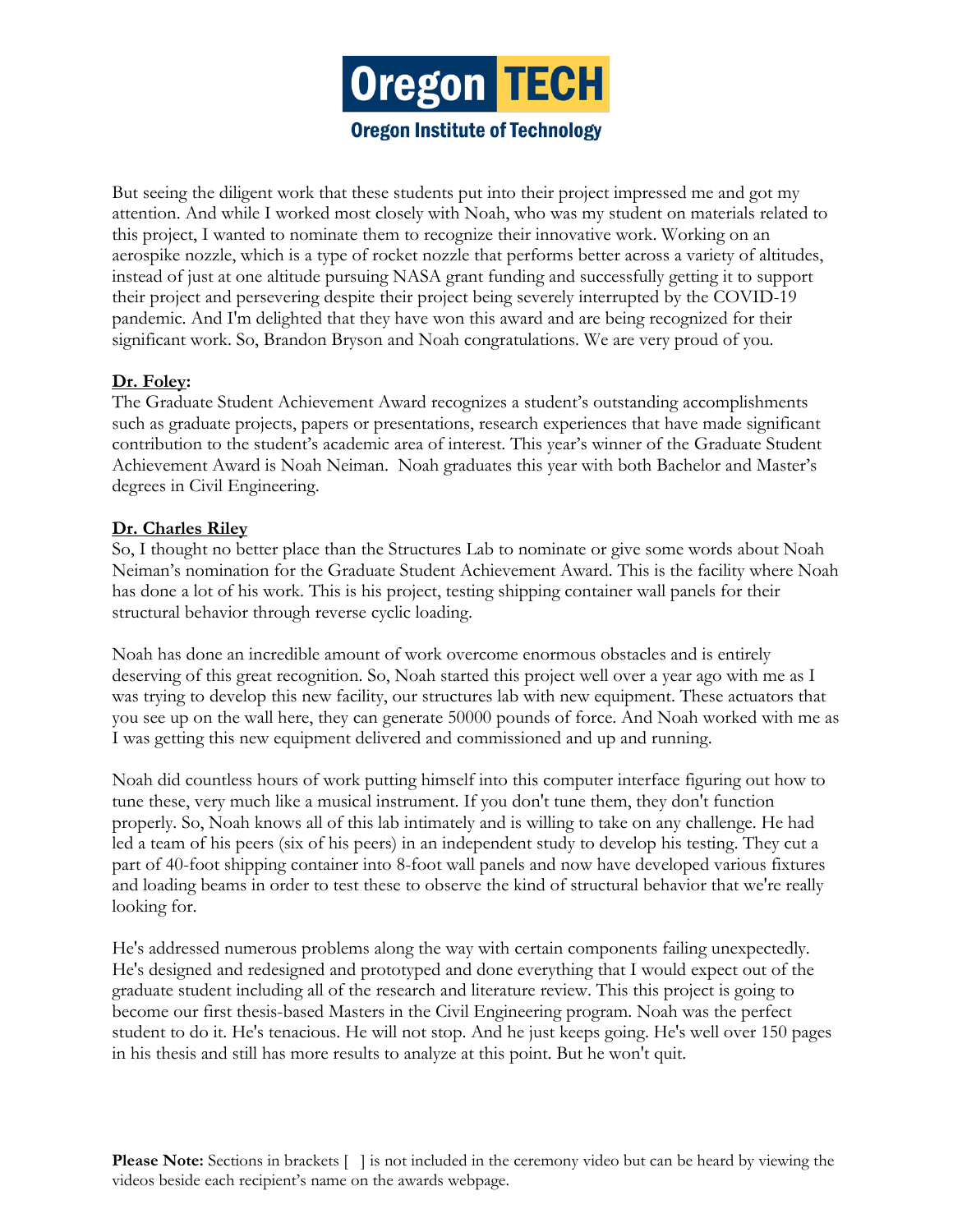

He's gonna do a wonderful job. And by my estimation his goal of earning a PhD at some point in his lifetime is going to be one that's very achievable. Congratulations, Noah! This recognition is well deserved and we're very proud of you.

# **Dr. Foley:**

The Outstanding Community Service Award goes to Megan Ross in recognition of her outstanding contributions to Oregon Tech and our local communities. Megan graduates with duel Bachelor of Science degrees in Psychology and Nursing.

## **Dr. Alishia Huntoon**

[Hello, I'm Alicia Huntoon, professor of Psychology. And I'm here as the happy nominator of Megan Ross, who is this year's winner for the Outstanding Community Service Award. There are so many reasons why I nominated Megan and I know I won't be able to mention all of them in this short little clip but I've been lucky enough to work with Megan for about three years now.

I first started to get to know her as a student in the Applied Psychology Program. She's majoring in both applied psychology and nursing. So obviously a very dedicated student. We work together on a number of things including research projects. And she's also been helping me out as a teaching assistance which she has been doing as a volunteer. This is not paid not getting credit for it. She's just keeps volunteering. And because she's absolutely fabulous I have no problem in saying yes, every single time.]

What I really noticed about Megan is that while she's great and works great with my students and is very caring in general to all students she's been fabulous with the community as well. With the research projects she has worked with me on, we had been out in the public schools doing some evaluation work for grant compliance. And while I was in a school one day waiting for her to come I was outside waiting for her to come in. There were some other teachers and staff standing around and she was walking in. They recognized her right away is not a school that she went to, but they knew her from other aspects of the community. These are students, kids at the school, that also knew Megan from, I don't know, a variety of areas as well.

She's been a fabulous community member. She I know has volunteered with CASA. She started doing this even before she was old enough to become an advocate. So, she helped us behind the scenes. She's helped with a number of camps designed to help youth that might be going through some difficult times and help them become more empowered.

She's helped out with a RAIN. She's served as somebody that can work phone lines for a crisis center. She works of Sky Lakes Hospital including right now with the COVID units. She works with people in the community just helping them take care of their fur babies. Even so she all around is just a fabulous part of this community. Highly competent, great communication, just a wonderful person. And I'm so happy to see her win this award. I have no doubt that she will be helping with this community and many people touching their lives individually in many years to come.

Congratulations, Megan! I'm very happy for you and very proud of you.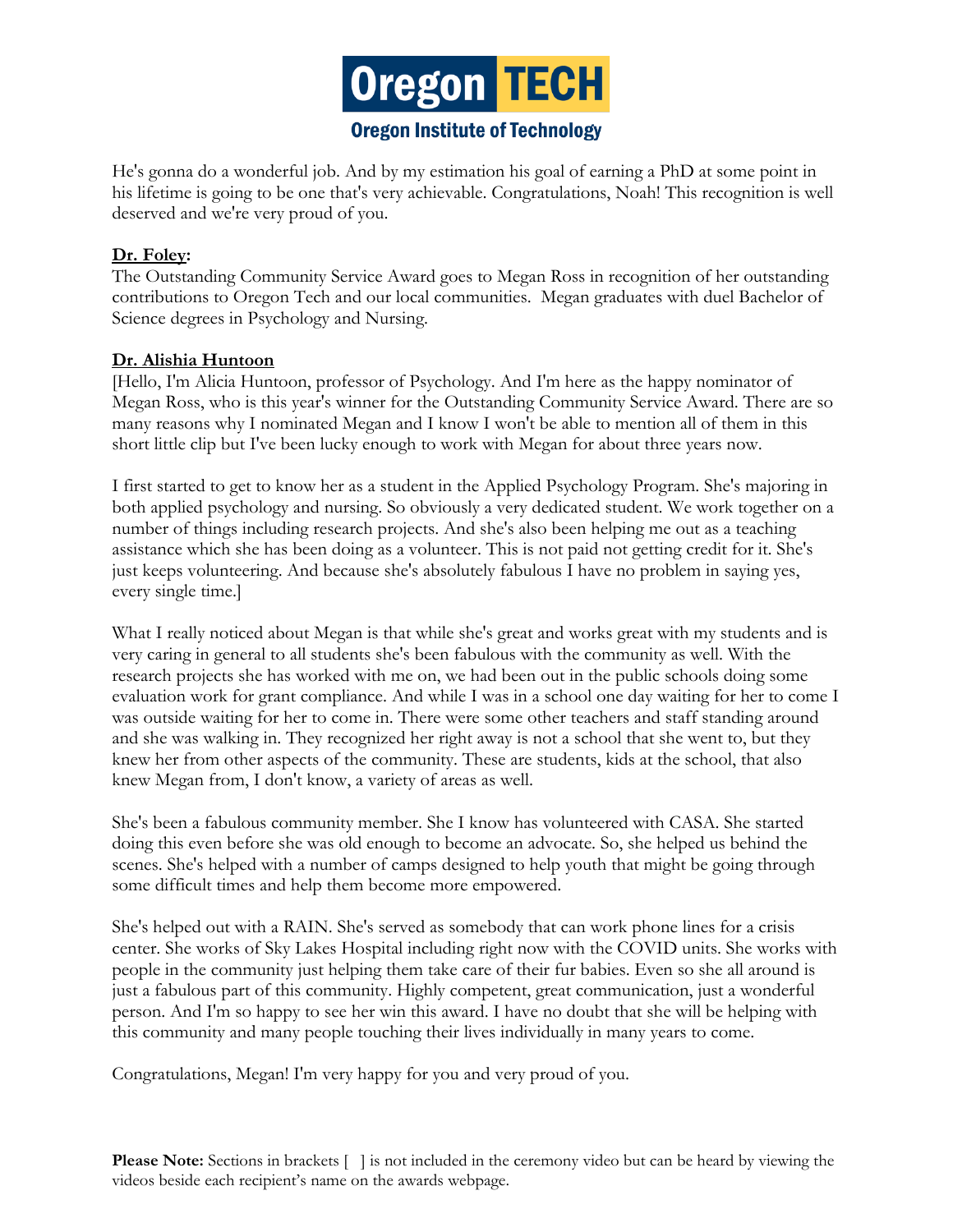

# **Dr. Foley:**

The Outstanding Non-Traditional Student Award was established to recognize a non-traditional as an exemplary role model and for their contributions to Oregon Tech and other communities. The winner of this year's Outstanding Non-Traditional Student Award is Sally Sutton. Sally is in the OHSU Nursing Program.

# **Jennifer Bavarskas**

Well hi! Fancy meeting you here. Hey you know what. I've got some really good news. You know Sally Sutton. Yeah. That's Sally. She won the Nontraditional Student Award at Oregon Tech. I know!

Well that girl has everything it takes to win a non-traditional student work. She has courage. She has commitment and she has intestinal fortitude. She just amazes me. You know she was in La Pine leading good life with her husband and her two daughters. She was leader of the Girl Scouts and master of La Pine Grange. And yet she decided to change her life up applied to OHSU. She didn't get in the first time. But you know that intestinal fortitude kicked in and she got in the second time. Well. And you know, that girl, she is so smart. She has a GPA of 3.96. And she was an A&P tutor. Mm hmm. That's right. She tutored that super hard class, anatomy and physiology. I know! Well you know, and she's been the ASOIT Nontraditional Student Affairs Officer for three years running. And she's the Vice President of the OHSU Oregon Tech Division of Nurses Without Borders. Next year she's gonna be the president. I know. Oh, I just I can't say enough about her. So, if you happen to see Sally Sutton out there please tell her from me. Congratulations. It really couldn't have happened to a nicer person. And just keep going. We want to see you through to you and get that doctor degree and become that nurse practitioner that you really want to be.

But hey I better get going. You have a great day. Remember, 6 feet back, bye!

# **Dr. Foley:**

The Owens Citizenship Award is intended for the student who, in the opinion of the faculty, has made outstanding contributions to the university. This is exemplified by high moral standards, participation in school activities, interest in the betterment of the student body standards, a cooperative attitude toward the faculty and fellow students, and a spirit of adventure in academic activities. The winner of this year's Owens Citizenship Award is Brittney Ayles. Brittney graduates with a Bachelor of Science in Biology-Health Sciences.

## **Priscilla Meredith**

Congratulations Brittney on receiving the Owen's Citizenship Award. You are awesome. You have a natural, positive attitude about life and it will never fail you and it will follow you forever. You are respectful which has made you a great leader. It was an awesome day when you walked into that Admissions office. You truly have become an emissary of the hands-on Oregon Tech philosophy. You were always kind, encouraging, and helpful to all the students you gave your awesome tours to. I want to thank you for everything that you've done for the Admissions' Office and for me. You know how grateful I am for you. And most importantly, you have become a true friend. I want to congratulate you on this award, and your graduation, and all the other upcoming wonderful things that are going to happen in your life. I love you and take care!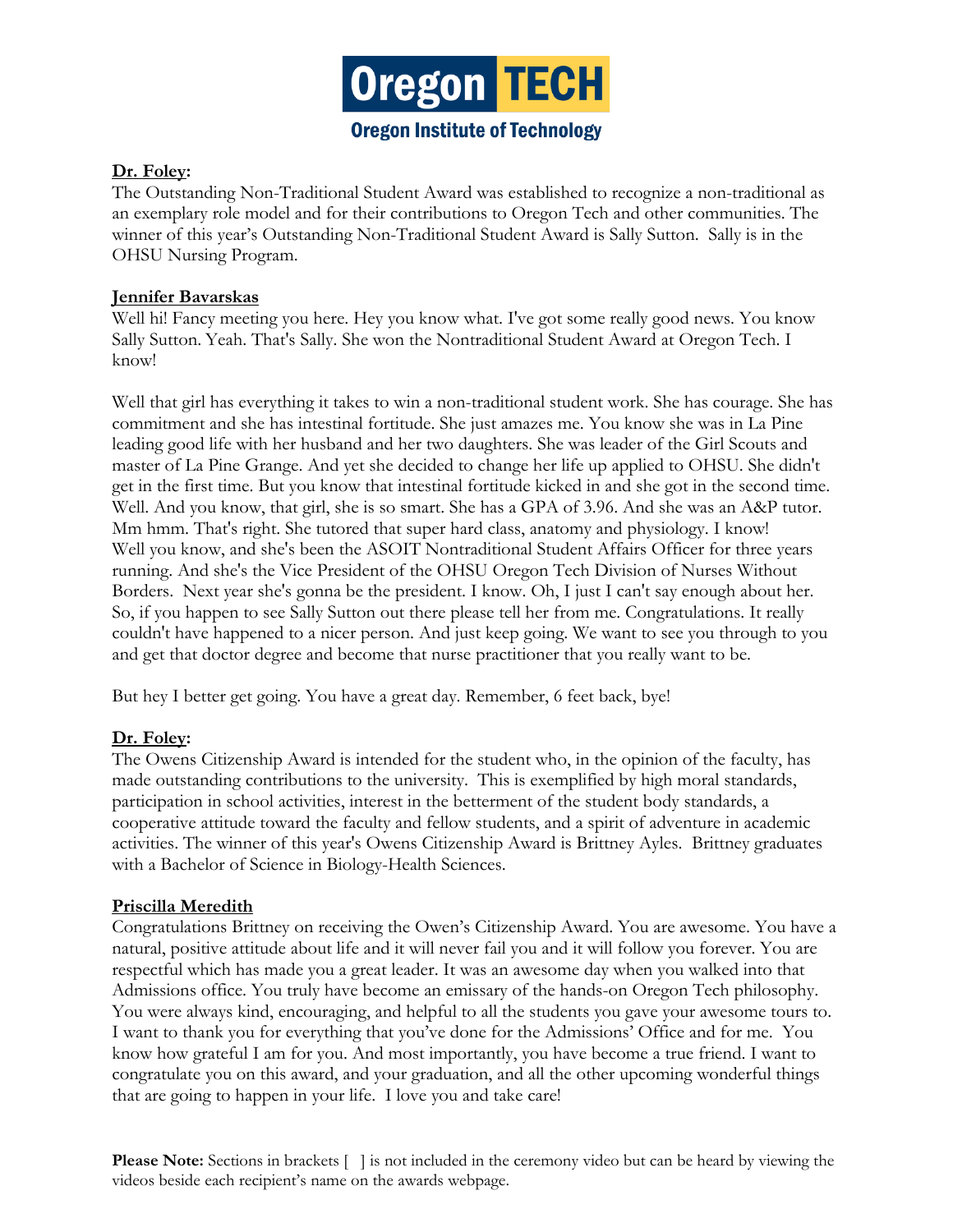

# **Dr. Foley:**

The Most Dedicated Student Award which honors a student who is involved in Oregon Tech activities and who has made a difference for their follow students.

In addition to the plaque, the recipient will also receive a special handmade clock in honor of the tradition established by alumnus, Jesse Barker. We'd like to give a special thank you to alumnus, Scott Blower, for crafting the clock and carrying out this tradition.

The Oregon Tech 2020 Most Dedicated Student award goes to Rowan Parker. Rowan is a Junior in our Software Engineering Technology Program

# **Professor Todd Breedlove**

I was told to keep this short and sweet. I doubt I will be able to do that.

A few years ago, while on a recruiting trip to Rogue Community College, Juliet Long, Chair of the Computer Science Department, mentioned that she had convinced a young woman to transfer to Oregon Tech upon completion at RCC. Juliet informed me that, "I was going to love her!" Although I was unable to meet the student then I later met when she was touring the campus. She happened to stop by my lab and after a brief conversation, I thought she's a character. I was right in the best possible way.

Since then, this student has divided her energies between school work and her passion for aerospace. After her first year at Oregon Tech, she interned at Everi Games in Reno, Nevada. While this was her passion, she learned a lot and was extremely successful and returned to school with renewed determination to work in Aero-Space. This year, she interviewed with many companies in her chosen field receiving at least 10 internship offers before settling on NASA-Armstrong during spring term. While on her internship she interviewed with another NASA site, Goddard and has received a second NASA internship during the summer.

Through all of her successes, she has never forgot about Oregon Tech.

- She is a member of the departmental ambassadors, recruiting students for the university and the department.
- After interviews, she would often ask if the company would mind if they would speak to our students. She orchestrated six presentations from major aero-space organizations including NASA and SpaceX.
- She helps other students fine-tune their job seeking skills with interview and resume advice.
- She encourages students to attend CSET events like BBQs and board game nights.
- She single-handedly encouraged over 15 CSET students to attend the [Career Services'] Etiquette Dinner.
- This list goes on.

Suffice it to say, Juliet was right! I am so proud of this student and the achievements that she has accomplished. It is my honor and pleasure to recognize Rowan Parker, this year's Most Dedicated student award recipient.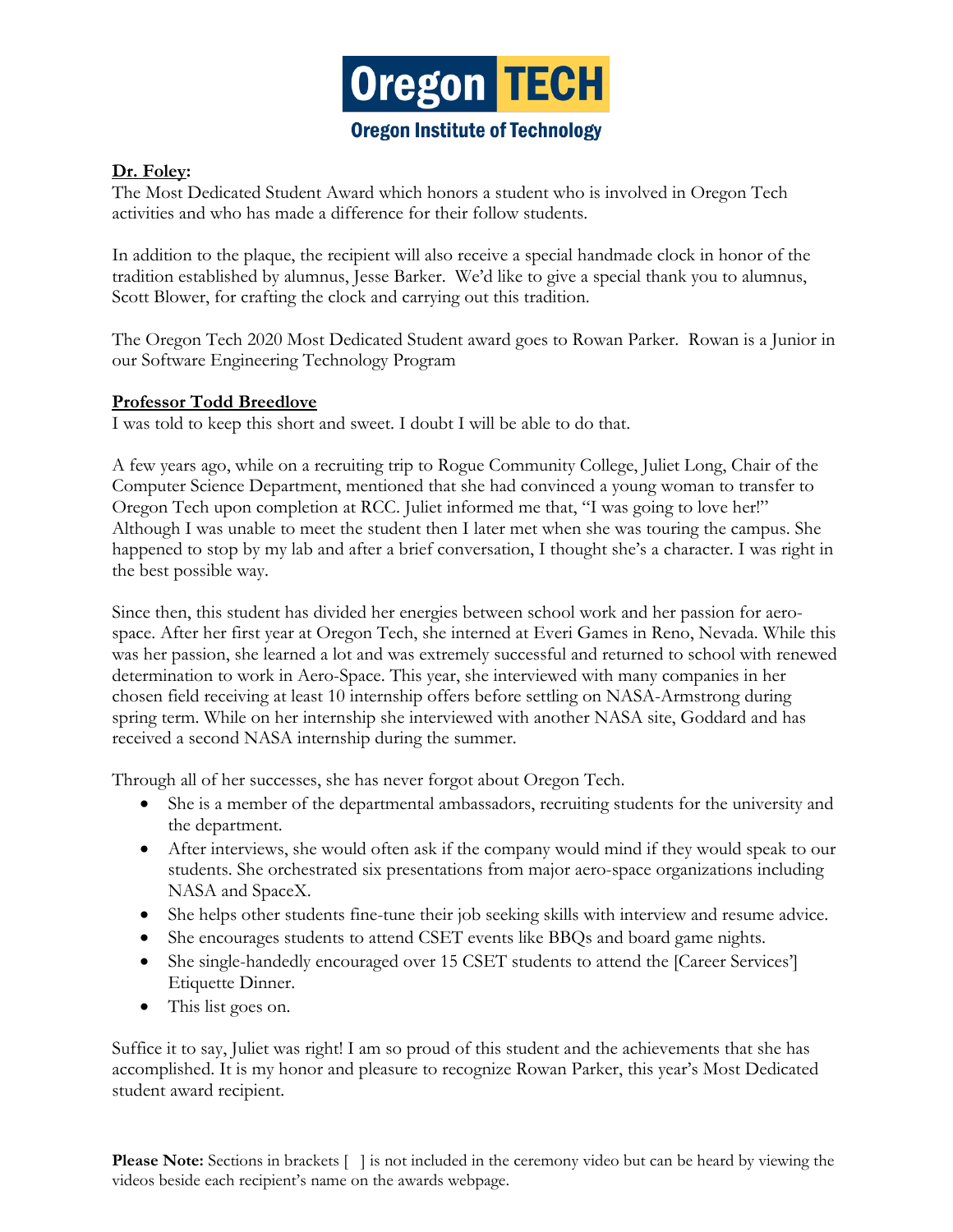

# **Dr. Foley:**

Our next award is the Student Achievement Award. The Student Achievement Award is presented by the faculty. It recognizes an outstanding work, such as a senior project, paper, presentation, or externship/practicum experience which is judged to have made a significant contribution to the student's academic area of interest.

The recipient of the Student Achievement Award for 2020 is Satomi Kiriakedis. Satomi graduates with a Bachelor of Science in Biology-Health Sciences.

# **Dr. Hui-Yun Lee**

[It is my great pleasure to introduce the recipient of the 2020 Oregon Tech Student Achievement Award. The Student Achievement Award is presented to an undergraduate student in recognition of outstanding accomplishments such as senior projects, papers, presentations, or externship/practicum experiences that are judged overall to have made a significant contribution to the student's academic area of interest.]

This years' recipient, Satomi Kiriakedis exemplifies the core value of this award.

I have had the great pleasure of having Satomi as a student in several of my courses and as my TA for Anatomy. Satomi is without a doubt one of the very best students I've ever had in my classes. Aside from always having the top scores on all her assignments and tests, she was always engaged and thoughtful. Her grades were outstanding, around 99% in each class, consistently a step above any other student. I work with Satomi very closely. In all of our interactions she was always positive and smiling, polite and respectful. She is competent, extremely knowledgeable and a very effective communicator. She has challenged herself with a difficult curriculum in her time at Oregon Tech and has maintained a 4.0 average throughout.

Satomi has contributed substantially to a number of different scientific research projects while at Oregon Tech; including one focused on genotyping methods for cyanobacteria in Upper Klamath Lake and another focused on building and improving a microscope system. I have had the pleasure to mentor her on a research in studying the expression of stress-related protein in rat brain tissues. [She and another student were supposed to attend and present a poster at the national Experimental Biology conference this spring, which was unfortunately cancelled due to COVID-19. She has been one of the most productive members of each of those research teams.]

The story has not ended yet……She has further participated in a research project with a physics faculty member. She developed her own approach using Monte Carlo simulations and applied these methods to a problem of practical interest, which is simulating epidemic. She has been the driving force behind a student-faculty journal club for the past two years to discuss published biomedical research papers.

More recently, she took the initiative working with a couple other students to complete the cadaver dissections and produced high quality videos and images for students who could not be on campus this spring due to COvid-19. This effort benefits more than two hundred students in both Klamath Falls campus and Portland Metro campus. Her contribution is enormous.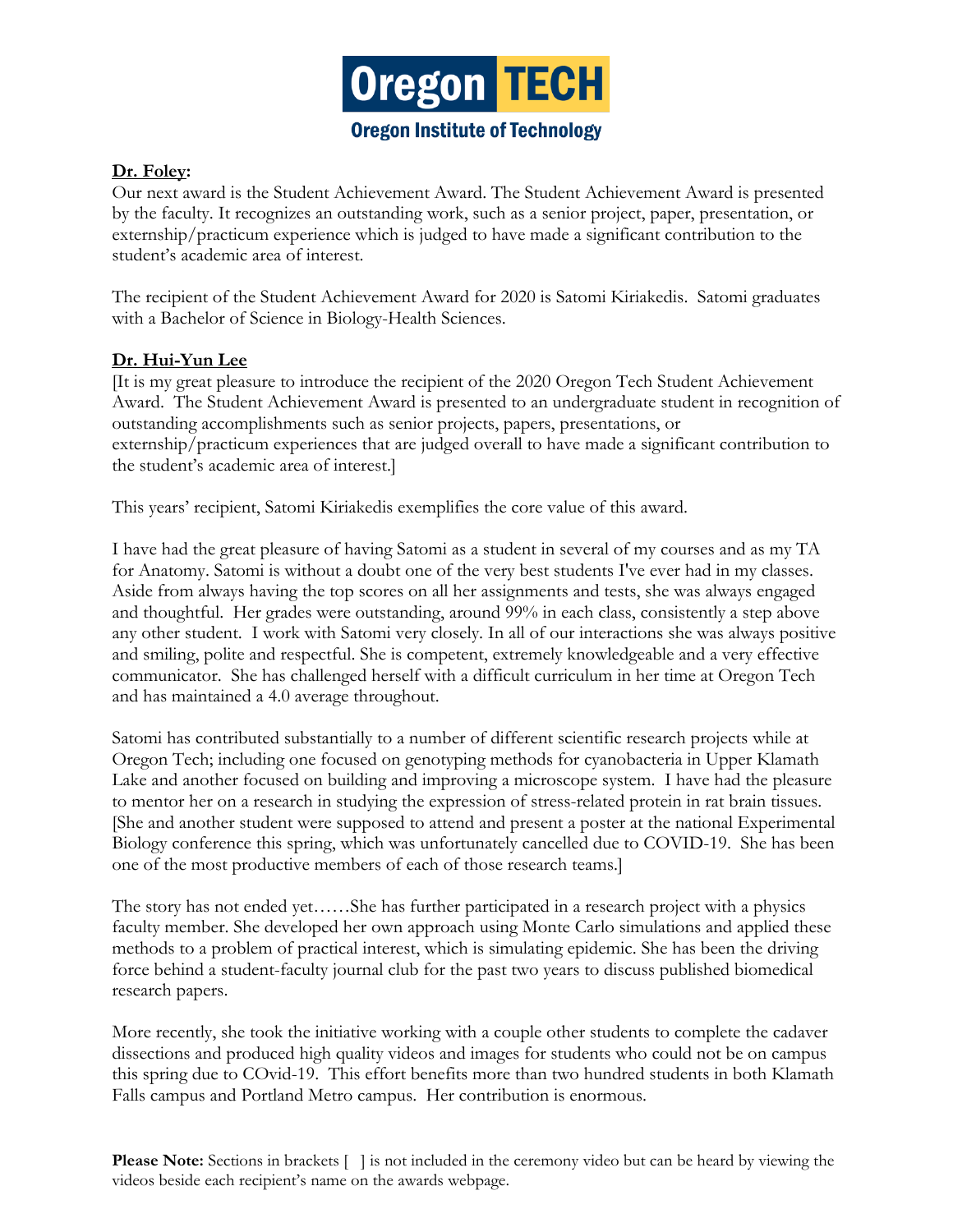

Satomi has accomplished so much and she is absolutely an outstanding representative of the best that Oregon Tech has to offer. It is my great pleasure to honor you, Satomi. I will miss your smile and intellectual curiosity greatly, and I am proud to have you as a graduate of our Biology-Health Sciences program.

Congratulations, Satomi, and I wish you all the best for your future endeavors!

# **Dr. Foley:**

Our next award is the Oregon Tech Pride Award. Introduced in 2003, is bestowed upon the student or students whose academic excellence, scholarship, service, or other creative endeavors bring outstanding recognition and pride to Oregon Tech.

The 2020 Oregon Tech Pride Award goes to the Business Competition Team. The team includes Quinn Damitio, Operations Management, Jared McBride - Business Management, Tanner Karp – Marketing and Peter Simonsen, also Marketing. All members of the team graduate this year with Bachelor of Science degrees in their fields.

## **Associate Professor Sharon Beaudry**

Quinn, Jared, Tanner, and Peter at the beginning of this year you agreed, without any hesitation, to join me on a journey to compete in a live business case competition. We had no experience and we're walking in completely blind. But despite the challenges, all four of you had your eye on the prize from the very beginning.

You worked together through two challenging competitions. You learned about tetraplegics, who influences them, and how to get a medical device approved by Medicare. You learned about cryptocurrency. What was a bitcoin ATM and who would want to buy a BTM network? Complicated stuff indeed. Then through teamwork, creativity, adversity, occasional failure, and disappointment you came together to develop innovative and dynamic strategies for real companies to promote their real products that will impact real people.

For the longest time the Business Management programs were the best kept secret at Oregon Tech. Thanks to you, the secret's out. Quinn, Jared, Tanner, and Peter congratulations for winning the 2020 Oregon Tech Pride Award.

[Now, a few other people want to congratulate you as well.

## **Assistant Professor Don DaSaro**

Congratulations to the Business Competition Team. You all went and showed the world that you're number one in the United States. And that's a great thing you did and make sure you include it in your resume. Once again, congratulations.

#### **Professor Sandra Bailey**

Congratulations Business Competition Team for an awesome display of teamwork pulling together under adverse circumstances. You represented Oregon Tech with the highest level of professionalism. For this we are proud! The Oregon Tech Pride Award is well deserved.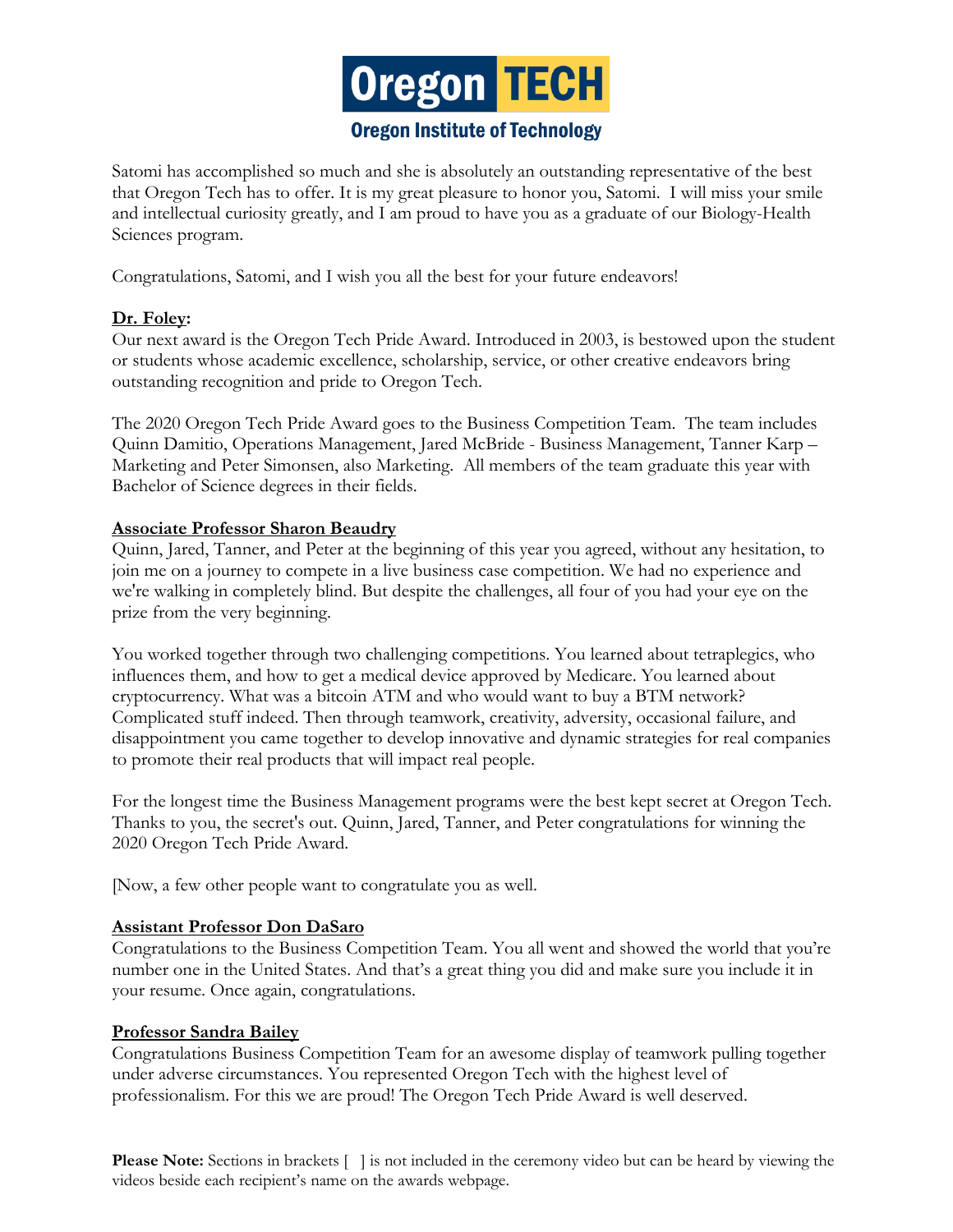

## **Professor Hallie Neupert**

Hi Jared Tanner Peter and Quinn. Congratulations. What an awesome job. You've dominated ICB and now winning this award. You guys so deserve it. I can't believe how flexible and adaptable and willing you were to just see this through given these extraordinary times. Hope we can celebrate in person someday. Take care. Cheers.

# **Professor Richard Bailey**

Congratulations to the Business Competition Team for winning the Oregon Tech Pride Award. You did a great job representing Oregon Tech in the Management Department. Congratulations on a job well done.

# **Assistant Professor Laurie Yates**

Congratulations. Oregon Tech Prize winners. We are so proud of you. Your stellar work and professional presentation blew everybody away. Everybody. We again are so proud of you. Not just for your amazing work and your professionalism but we are also proud of the fact that you met and overcame many different obstacles, including a pandemic. So, congratulations once again. You guys rock!

# **Associate Professor Pat Schaeffer**

Hey, Peter Gwin Jared and Tanner, I want to congratulate you once again on your tremendous effort and tremendous accomplishment. And I'm sure it's one of many accolades you'll be receiving your new professional careers going forward. But I also want to thank you, you know, with that tremendous effort and accomplishment for helping to put Oregon Tech's Business Management Department on the map. And to all of you I wish you much happiness and much success for the future. Cheers.

## **Eileen Mudgett**

Hi team. Congratulations on winning the Oregon Tech Pride Warm. It is very well-deserved. And we are so proud of each one of you. So, remember to take good care of yourselves. Have some fun. Do some great things out in the world. And always remember this. We love you.

## **Associate Professor Kristy Weidman**

Congratulations, Business Competition Team! You have made us so proud. Your marketing strategy was rock solid and your slide deck. Wow. It made me smile from ear to ear. Way to go.]

# **Dr. Foley:**

An Outstanding Scholar is awarded to the student, who in the opinion of the department chair or program director, has demonstrated superior academic excellence in the major. Only one student may be appointed for a given bachelor's degree program. Each Outstanding Scholar is receiving a certificate along with the blue and gold honor cord with their diplomas.

The President's Senior Cup is awarded to baccalaureate students (generally one from each college) who, in the opinion of the faculty, have achieved academic excellence, completed impressive senior projects, or is accepted into graduate school, as well as involvement in other activities or